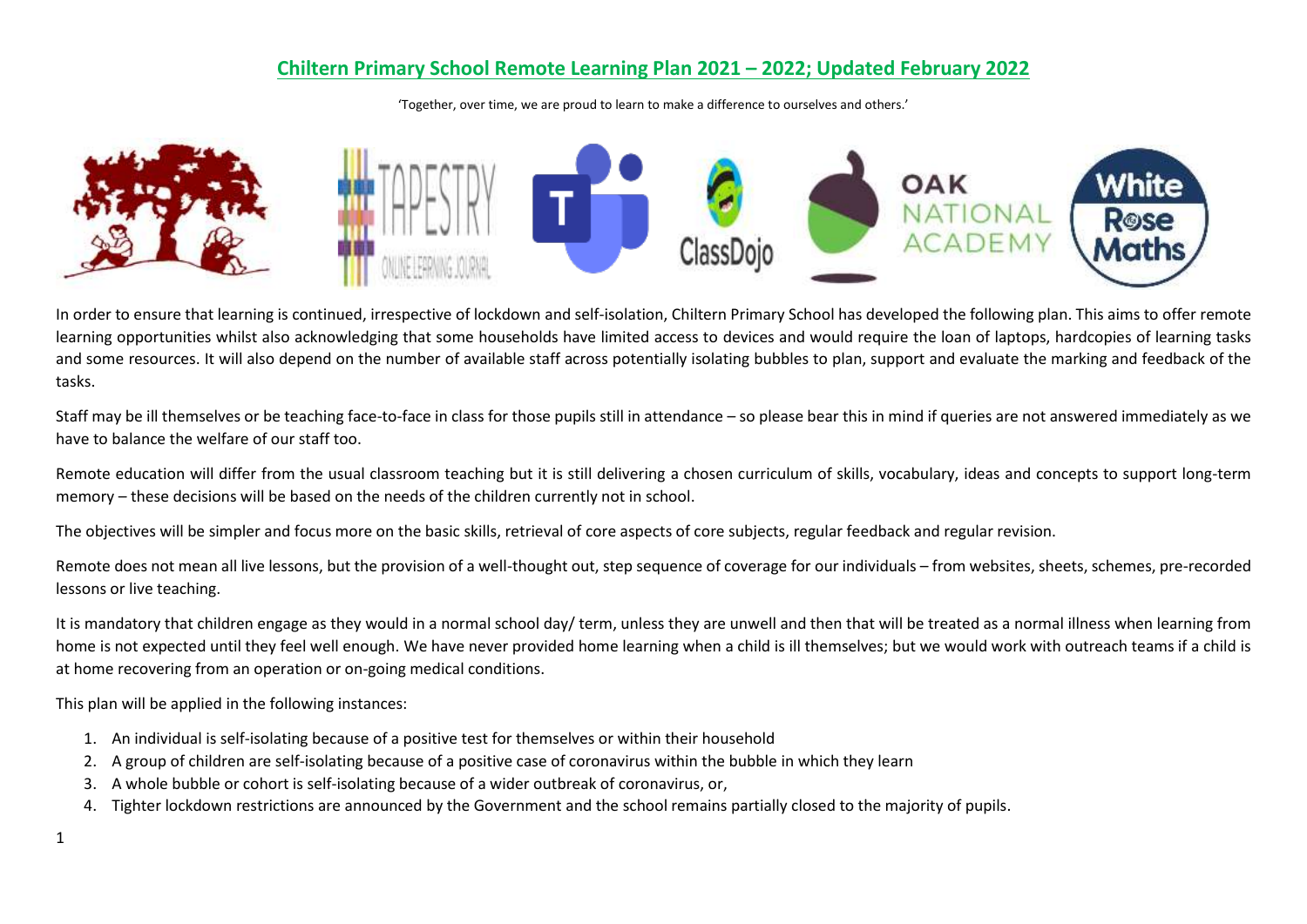The plan complies with the expectations and principles outlined in the DFE document [Guidance for Full Opening of Schools](https://www.gov.uk/government/publications/actions-for-schools-during-the-coronavirus-outbreak/guidance-for-full-opening-schools#res) and advice from the LA. The plan has been approved by our LA.

Our curriculum will be based on the current National Curriculum and personalised needs of the individual/ cohort from EYFS to Y6 and will also be dependent on the availability of fit and well staff to prepare the remote tasks.

If staffing levels are low, then parents can still complete the following home learning:

- Daily reading and spellings
- TTRock Stars
- White Rose Bite Size
- **BBC Revise Wise**
- Accelerated Reading books and quizzes see page 3 for more ideas.

## **Software and online platforms**

Within all plans, teachers will set appropriate work in-line with our current curriculum expectations, primarily supplemented by a range of resources provided by Oak Academy, the BBC, Mathletics, Accelerated Reading, White Rose Maths, Third Space Learning and Rock stars.

We have updated our on-line working policy to reflect this plan and have considered potential safeguarding concerns from the most recent Elizabeth Rose advice from 2.2.2022 when she shared that unless the child is ill themselves, we will offer/ provide full time education for our most vulnerable individuals, including:

- Children who are currently, have previously been, or about to be, in receipt of any children's services
- It also includes adopted pupils, those who are currently looked after or those under special guardianship
- Any child living in temporary accommodation
- Young carers
- Any child who is struggling to access education at home either remotely or through a provided hard-copy pack after identification from school staff
- Those children living in challenging family circumstances eg living with parents struggling with drugs or alcohol dependency; Mental Health, Domestic Abuse or criminal offending.

This may mean the school has to close 2 classes in order to offer face-to-face provision for our most vulnerable families in one class.

All other children will remain in contact with their Class teacher through MS Teams, Tapestry (EYFS), on-line tutors and Class Dojo (to share successes).

Oak Academy has been selected to support remote learning during lengthier lockdowns for a number of reasons. The Oak Academy lessons are in-line with our teaching ethos – they encourage the use of retrieval practice, explicit teaching with high quality modelling, and the use of deliberate practice. The online lessons are free to all and offer a recorded taught session so that the children can access physical teaching from a teacher and then access work relating to that lesson within the same website. There are also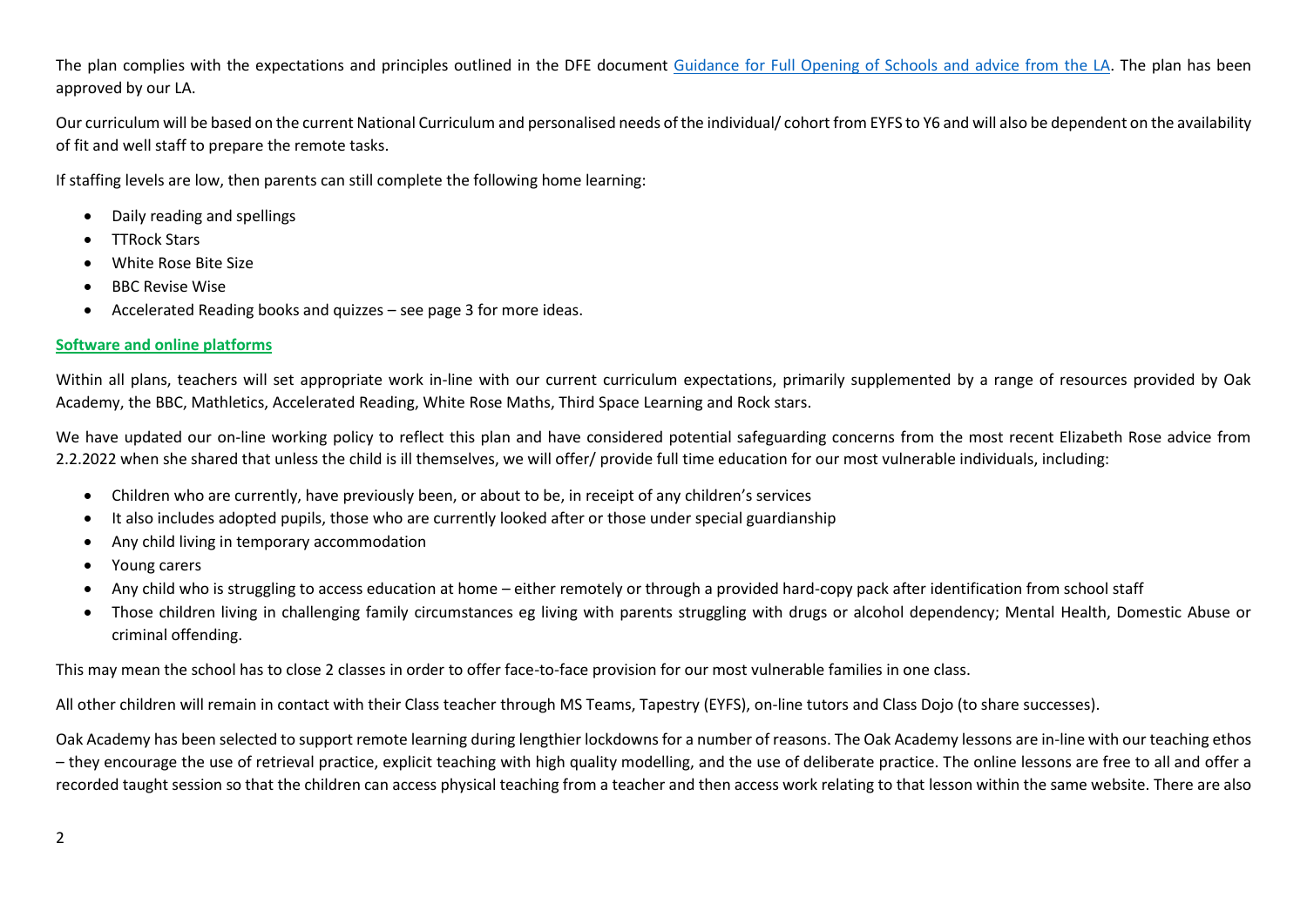hundreds of lessons specifically aimed at children with SEND needs and requiring additional support. Class teachers are to use the lessons in the classroom so children are familiar with the platform.

Some adults at Chiltern will record lessons to share; some sessions may be 'live' eg assemblies and story time.

White Rose Maths resources will be used as they are matched to our current maths curriculum model. Children are very used to seeing these resources.

Numbots, and TT Rockstars will all be utilised to support the acquisition and retention of basic core skills.

Third Space Maths and White Rose tutoring will complement the existing provision for up to 30 vulnerable pupils at a time across KS2; with other resources suitable to share with parents at home.

MS Teams will support school in offering true online learning with the opportunity for the children to communicate with their teacher through live videoing, when possible, or emailing. Often, this will be used so children can 'drop-in' to receive further support after accessing the Oak Academy resources or direct teaching from our staff.

Tapestry will provide the same effective link for EYFS pupils.

Please keep learning times within the usual school day where possible, though I know some families will not be able to achieve this if parents work alternate shift patterns.

Class Dojo will remain in use as the success element has already proved to be invaluable. Teachers and parents will be able to message one another on Teams and Tapestry to share information and offer support. Please ensure this is within the usual school day. Please do not use class Dojo to message teachers.

**In the event of any form of isolation and loss of learning caused by Coronavirus, parents must understand that engagement in home learning is compulsory, as is the expectation that Chiltern Primary School makes that provision available and accessible to all. However, if children themselves are too ill to attend school then they should not be expected to engage in home learning. There may also be the occasion when too many staff are unavailable to plan and provide individual plans so this is when we would encourage the use of the suggested platforms for Maths and Reading (see below).**

**COVID absence provision is not the same as absence for other illness. We do not expect pupils to be learning from home if they are ill, only if they are isolating.**

In preparation for home-learning, parents and children need to receive logins, passwords and access information for the following platforms – these will be issued within 24 hours of a bubble lock down:

- MS Teams an email will be sent with your child's log-on details as they were in the Autumn
- Tapestry already provided
- Class Dojo as previously shared
- TT Rockstars/Numbots teachers to share via Teams
- Third Space and White Rose learning will be organised by their tutors
- Accelerate Reading teachers to share via Teams
- Reading Owls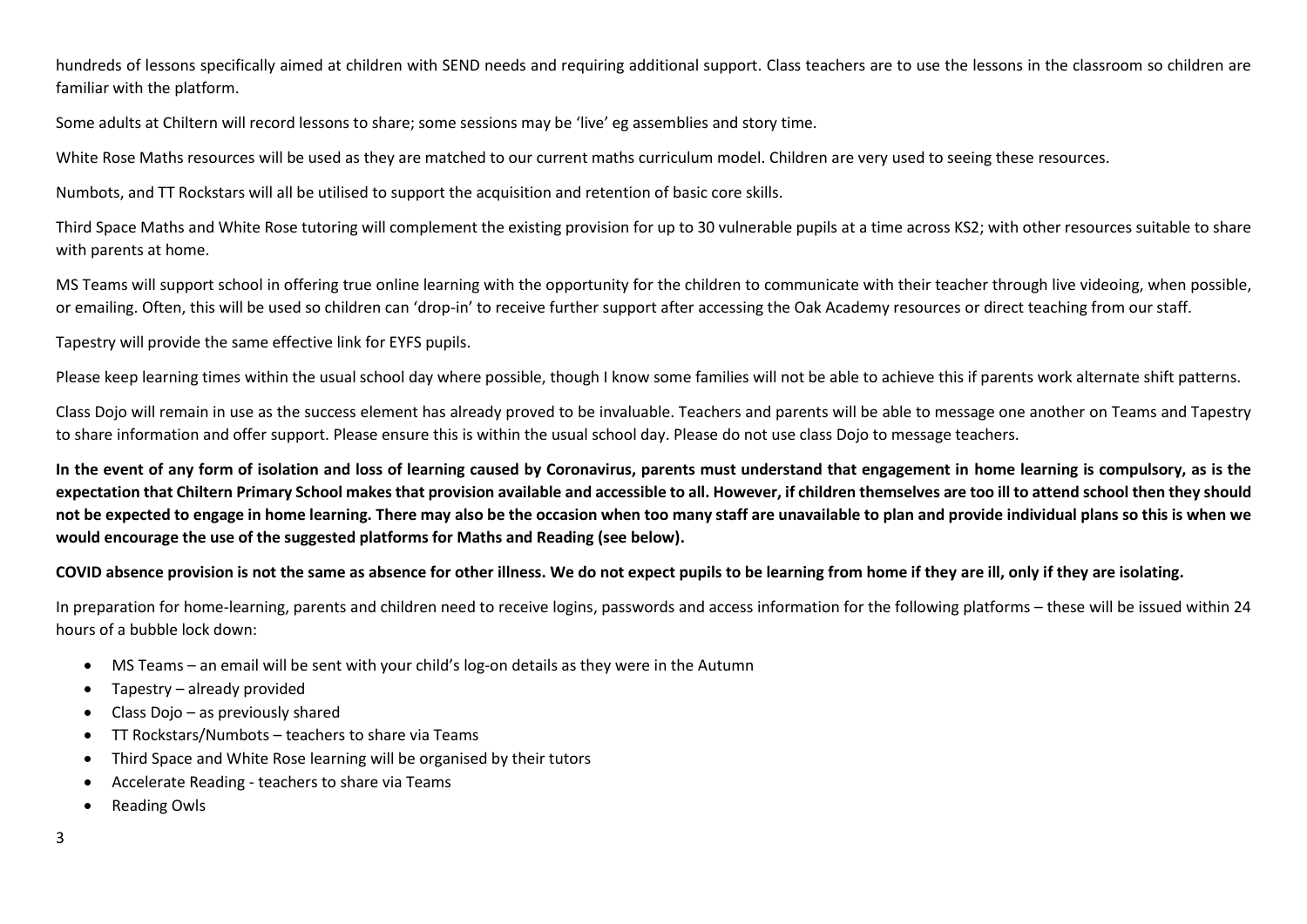- BBC site has many cross curricular links to the topics your child would be studying see the whole school plan on the website for each year group
- Oak Academy [https://www.thenational.academy](https://www.thenational.academy/)

## **Worksheets and Practical Resources**

If a child is isolated from school during the school day i.e. the child is sent home from school to either receive a test or self-isolate as someone in the household is being tested, they will leave school with a pack of work meaning children will have immediate opportunity to continue their learning.

This will not be possible if the isolation starts before or after the school day – so please allow time for these to be collated.

The work packs should be basic skills work that would be relevant at any stage of the year for that child/ cohort i.e. arithmetic, spelling, reading, writing (with a visual prompt) and handwriting.

They will allow for basic skills to be taught, revised and revisited to help support the remembering of the content, and aid progress form starting points.

Reading, phonics, comprehension and vocabulary learning will be a significant proportion of what our remote plans cover as Reading underpins much of the wider curriculum and future communication.

Our learning steps will be sequenced, with staff looking to ensure there are no gaps in the child's knowledge and understanding as knowledge builds – whether at home or in school. We want our children to remember as much as possible, even though current provision is adapted. We know that face-to-face teaching is the best, but at times, this is not possible.

All tasks completed remotely will still follow the National Curriculum, it may not have the breadth and ambition it normally has in class as staff are supporting 3 groups of learners.

The scope, coherence, sequencing and rigour of chosen and adapted tasks for this period of lockdown will still be relevant to keeping basic skills developing.

Any gaps noticed once children return to class will be swiftly identified and supported with Covid catch-up funding and precision teach ideas.

Please only request hard-copy packs if you cannot log-in to Teams.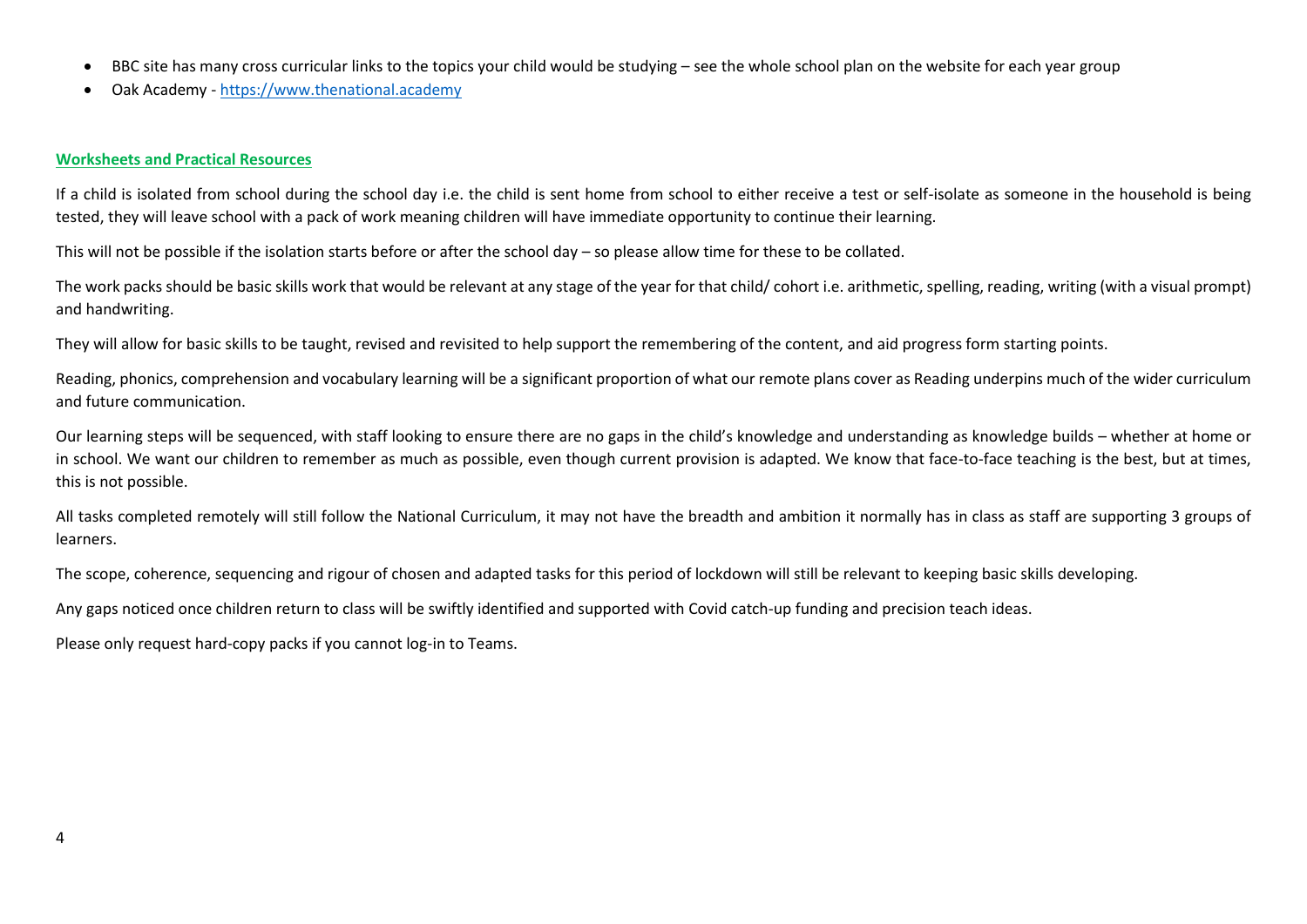## **Remote Learning**

The initial response to any isolation will be to provide children with home learning materials alongside their class stationery pack (if still needed). In the case of whole cohort isolation, resources will be uploaded to Teams and Tapestry (EYFS) with hard copy packs available for collection at the main office if on-line access isn't possible. Allow 24 hours for this. This measure will afford teachers a short time to prepare and transfer their remote learning resources successfully.

Longer wait times will be experienced if too many of our staff are off ill at the same time. As mentioned above, revert to readily available suggestions listed on pages 2, 3 and 4 to keep basic skills ticking over until such a time that usual lessons can be shared.

| Pupil needs to isolate because someone in their household is symptomatic or tests positive       |                                                                                                                                                     |  |
|--------------------------------------------------------------------------------------------------|-----------------------------------------------------------------------------------------------------------------------------------------------------|--|
| <b>Ongoing Support</b>                                                                           | Safeguarding/SEND                                                                                                                                   |  |
|                                                                                                  |                                                                                                                                                     |  |
| Using Teams and Tapestry the Class teacher will regularly upload content to the platform.        | School office to contact parents to ensure a test has been taken and                                                                                |  |
|                                                                                                  | to make sure that parents know to communicate test results to                                                                                       |  |
| The teacher will decide what materials are most appropriate for the individual child/ group.     | bursar@chiltern.northants-ecl.gov.uk                                                                                                                |  |
| If teaching input is required for core lessons, the teacher can either direct the parent to a    | Each child to have a member of staff from their bubble to contact                                                                                   |  |
| relevant Oak National Academy taught session or they could use MS Teams/ Tapestry to             | them weekly if they are not in school for educational and welfare                                                                                   |  |
| teach directly to the isolated child at the same time as teaching to the rest of the class. Only | support.                                                                                                                                            |  |
| the Class teacher and modelling area will be viewable on screen.                                 |                                                                                                                                                     |  |
| Pre-recorded sessions are encouraged.                                                            | If child is entitled to benefit-related FSM, ensure food made available                                                                             |  |
|                                                                                                  | through Chartwells hampers.                                                                                                                         |  |
| Email the class teacher if further advice is needed beyond the modelling provided - but          |                                                                                                                                                     |  |
| please keep this within the normal school working hours unless you work shifts.                  | If a child is vulnerable in any way, the DSL will ensure that appropriate<br>agencies are notified and arrange for regular safe and well checks via |  |
| Be mindful that on a 1:1, a maximum of $20 - 30$ mins at a time should be sufficient learning    | a phone call from the DSL (record on MyConcern).                                                                                                    |  |
| time in one go for basic skills. Some activities will require an hour of more, depending on the  |                                                                                                                                                     |  |
| objective.                                                                                       | If a child does not engage, the Class teacher or office member is to call                                                                           |  |
|                                                                                                  | the parents to discuss obstacles and support.                                                                                                       |  |
| Government advise 4 hours a day for remote learning now, but this is a long time on a 1:1,       |                                                                                                                                                     |  |
| be reasonable when you set your home routine and allow regular breaks for physical               | If no answer, home visits to take place.                                                                                                            |  |
| activities and down time. 1:1 sessions are very intensive.                                       |                                                                                                                                                     |  |
|                                                                                                  | We are requesting all vulnerable groups can continue to attend unless                                                                               |  |
|                                                                                                  | they are ill themselves.                                                                                                                            |  |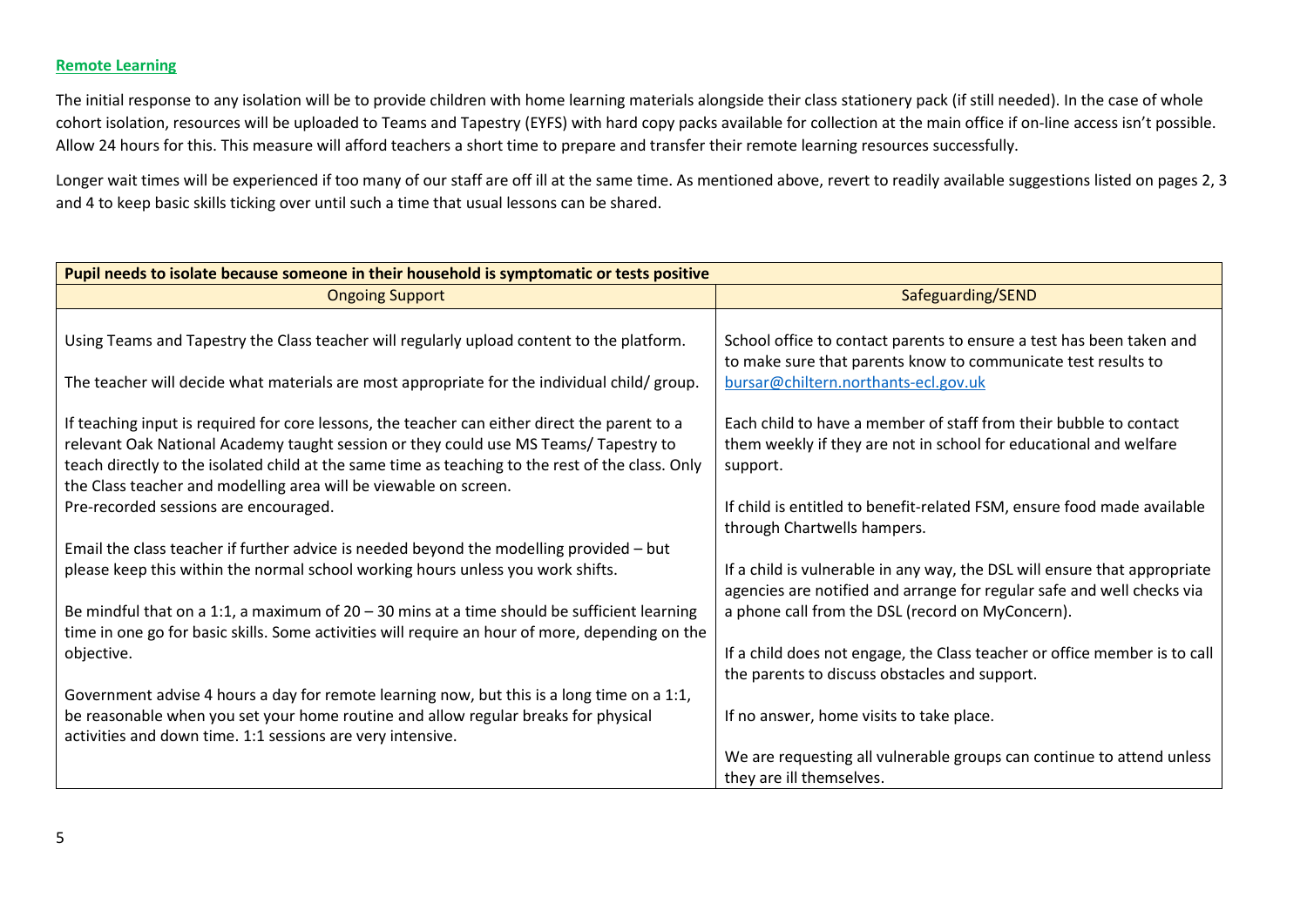| A group of children are self-isolating because of a case of coronavirus in their class bubble                                                                                                                                                                                                                                                                     |                                                                                                                                                                                                           |  |
|-------------------------------------------------------------------------------------------------------------------------------------------------------------------------------------------------------------------------------------------------------------------------------------------------------------------------------------------------------------------|-----------------------------------------------------------------------------------------------------------------------------------------------------------------------------------------------------------|--|
| <b>Ongoing Support</b>                                                                                                                                                                                                                                                                                                                                            | Safeguarding/SEND                                                                                                                                                                                         |  |
| Using Teams or Tapestry, the Class teacher will regularly upload content to the platform if<br>we have the staffing capacity.                                                                                                                                                                                                                                     | School office to contact parents know to communicate test results to<br>bursar@chiltern.northants-ecl.gov.uk                                                                                              |  |
| The teacher will decide what materials are most appropriate for the individual child.                                                                                                                                                                                                                                                                             | If children are entitled to benefit-related FSM ensure food made<br>available through Chartwells.                                                                                                         |  |
| If teaching input is required for core lessons, the teacher can either direct the parent to a<br>relevant Oak National taught session or they could use MS Teams/ Tapestry to teach directly<br>to the isolated group of children at the same time as teaching to the rest of the class. Only<br>the Class teacher and modelling area will be viewable on screen. | If any child is vulnerable in any way, the DSL will ensure that<br>appropriate agencies are notified and arrange for regular safe and well<br>checks via a phone call from the DSL (record on MyConcern). |  |
| Pre-recorded lessons may be provided by some adults and staff training is on-going for this.                                                                                                                                                                                                                                                                      | Those not engaging with home learning are to receive a phone call<br>from a member of office or teaching or office staff to discuss the                                                                   |  |
| Email the class teacher if further advice is needed beyond the modelling provided - but<br>please keep this within the normal school working hours.                                                                                                                                                                                                               | obstacles and support.                                                                                                                                                                                    |  |
|                                                                                                                                                                                                                                                                                                                                                                   | Arrange home visits if no response.                                                                                                                                                                       |  |
| Be mindful that on a 1:1, a maximum of 20 - 30 mins at a time should be sufficient learning<br>time in one go for basic skills. 1:1 is intensive so allow plenty of rest breaks and physical<br>movement in between.                                                                                                                                              |                                                                                                                                                                                                           |  |

| A whole bubble/cohort of children is isolating because of an outbreak of coronavirus                          |                                                                                                      |  |
|---------------------------------------------------------------------------------------------------------------|------------------------------------------------------------------------------------------------------|--|
| <b>Ongoing Support</b>                                                                                        | Safeguarding/SEND                                                                                    |  |
| Using Teams/ Tapestry, the Class teacher will regularly upload content to the platform.                       | Parents notified so they know to communicate test<br>results to bursar@chiltern.northants-ecl.gov.uk |  |
| The teacher will decide what materials are most appropriate for the individual child.                         | If any children are entitled to benefit-related FSM<br>ensure food made available through Chartwells |  |
| Some pre-recorded video teaching may take place. Staff will share a timetable of learning - this will consist |                                                                                                      |  |
| of core subject lessons, a non-core lesson and a whole class reading session per day.                         | If any child is vulnerable in any way, the DSL will ensure                                           |  |
| Pre-recorded lessons are preferred - see Remote Learning Policy/ Safeguarding.                                | that appropriate agencies are notified and arrange for                                               |  |